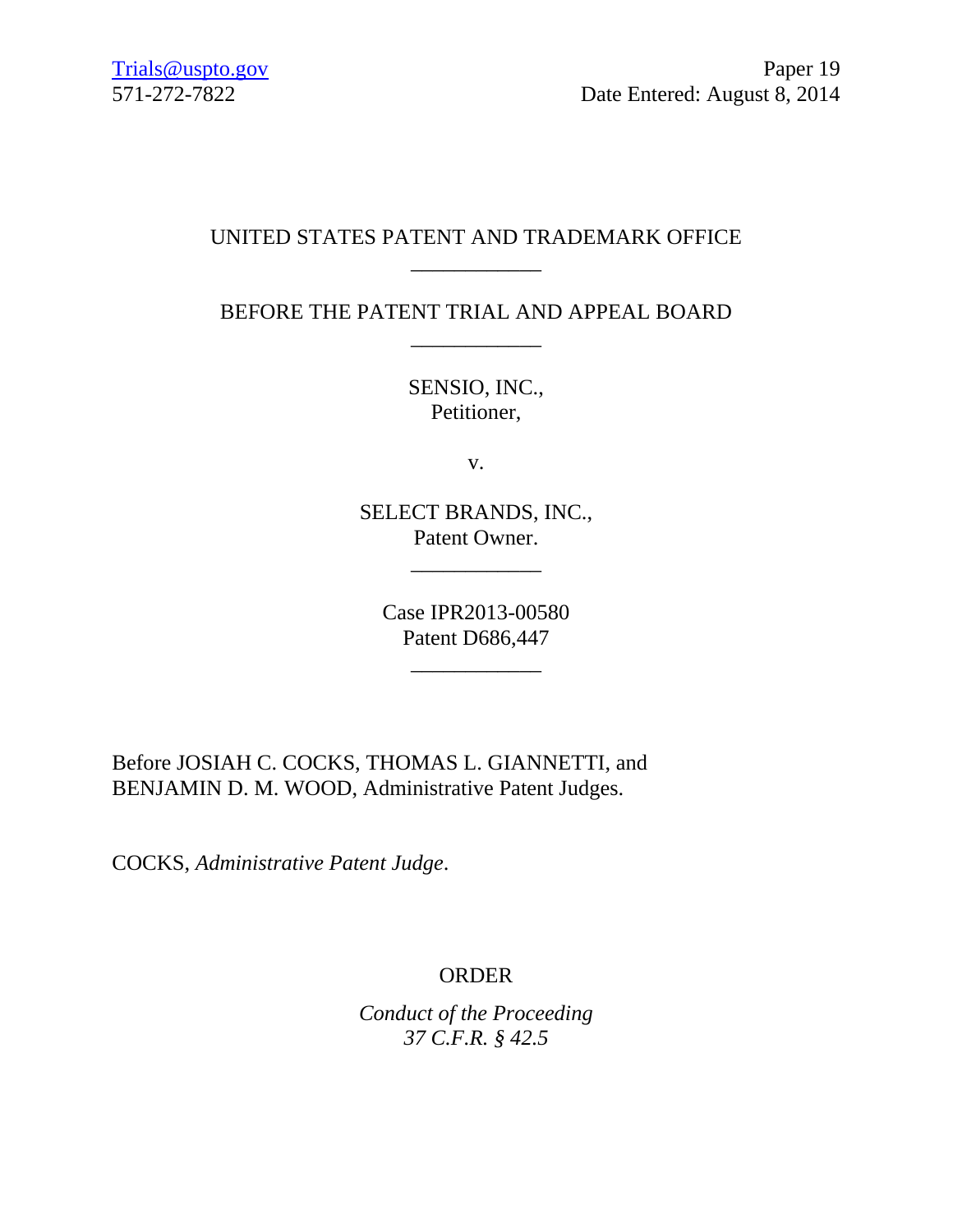#### *I. Introduction*

On August 7, 2014, a conference call was conducted in connection with IPR2013-00580, which involves Patent D686,447 ("the '447 patent"). Petitioner, Sensio, Inc. ("Petitioner"), was represented by lead counsel, Kathleen Daley, and Elizabeth Ferrill. Patent Owner, Select Brands, Inc., ("Patent Owner"), was represented by lead counsel, Scott Brown, and Matthew Walters. Judges Cocks, Giannetti, and Wood participated on behalf of the Board. The call was requested by Patent Owner.

#### *II. Discussion*

During the call, Patent Owner represented that there were three issues that it sought to discuss with the Board.

### *1.*

Patent Owner requested that it be permitted to file a sur-reply to the Reply to Patent Owner's Response that was filed by Petitioner on July 24, 2014 (Paper 17). Patent Owner, in its Response, has attempted to establish that the inventors of the '447 patent reduced to practice the claimed invention prior to the effective dates of the prior art involved in the grounds of unpatentability on which trial has been instituted. According to Patent Owner, Petitioner, in its Reply, has raised improperly a challenge to the inventorship of the '447 patent, specifically pertaining to matters of conception, that go beyond the issue of reduction to practice. Patent Owner requests that it be given leave to file a sur-reply so as to address those matters.

Petitioner responded that it did not raise any issue with respect to inventorship as a part of its reply briefing, and instead simply responded to arguments presented in Patent Owner's Response concerning reduction to practice

2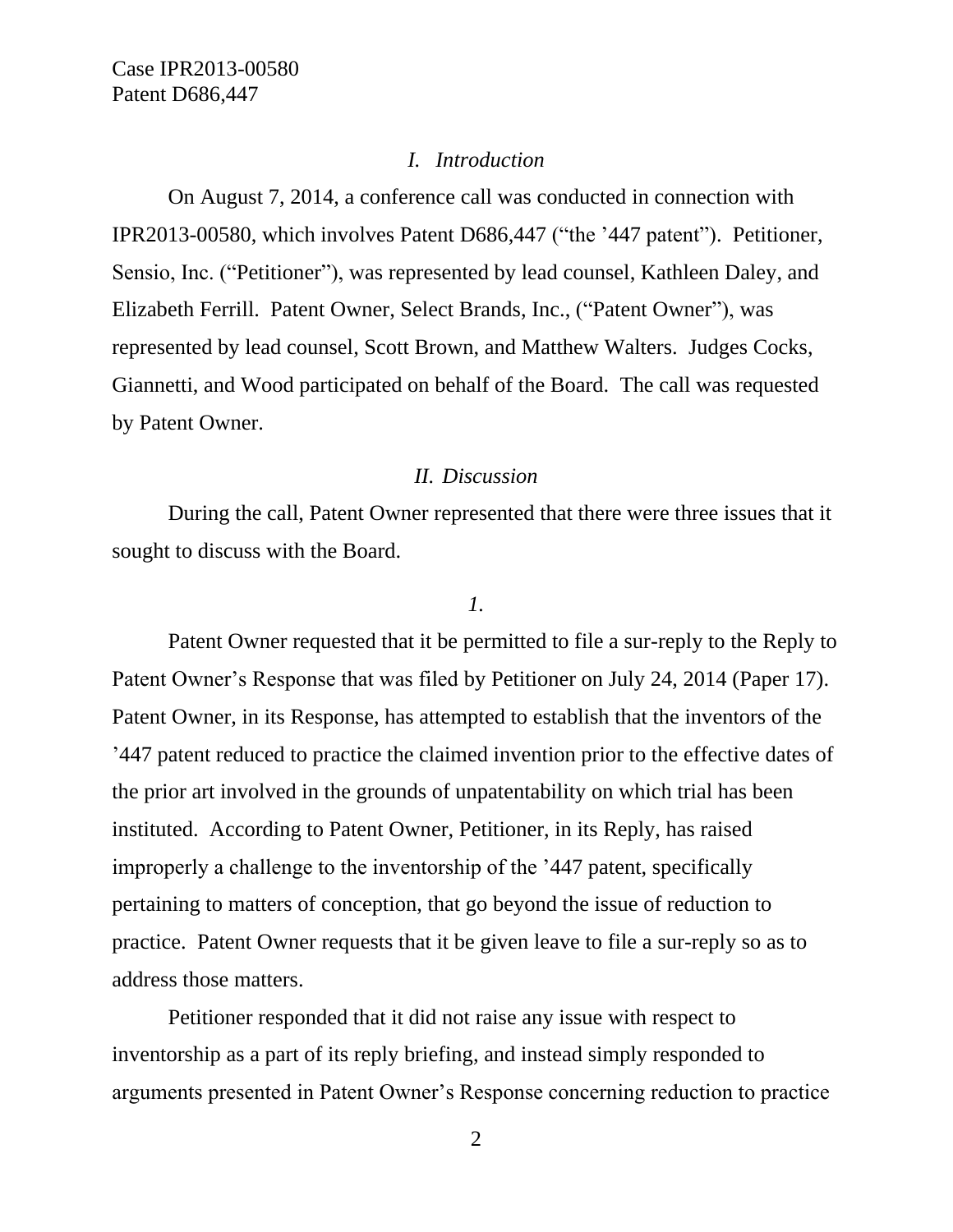of the invention of the '447 patent. To that end, Petitioner opposed Patent Owner's request to file a sur-reply.

As noted by Patent Owner on the call, it is Patent Owner who bears the burden of establishing a legally sufficient basis to show prior invention by the inventors of the '447 patent of the claimed invention prior to the relevant date. Given that Petitioner's Reply does appear to raise matters pertaining to conception of the inventor of the '447 patent, and because Patent Owner does bear the burden with respect to this particular issue, we think a sur-reply is appropriate and helpful in this case. Accordingly, we grant Patent Owner's request for leave to file a surreply. The sur-reply shall not exceed five (5) pages in length and is due by close of business (COB) on August 14, 2014. No response by Petitioner to the sur-reply is authorized.

#### *2.*

Patent Owner indicated that Petitioner has submitted declaration testimony of Mr. Lance Rake in connection with its reply briefings and that Patent Owner intends to cross-examine Mr. Rake. Patent Owner requested leave to file a motion for observations on cross-examine pertaining to that testimony. Petitioner does not oppose the request. The panel indicated that Patent Owner may file such observations. The observations are due by DUE DATE 4 (*see* Scheduling Order, Paper 7). Petitioner may file responses to the observations by DUE DATE 5. Both parties are directed to the Office Trial Practice Guide, 77 Fed. Reg. 48,756, 48,768 (Aug. 14, 2012), for guidance as to the length and content of the observations and responses.

3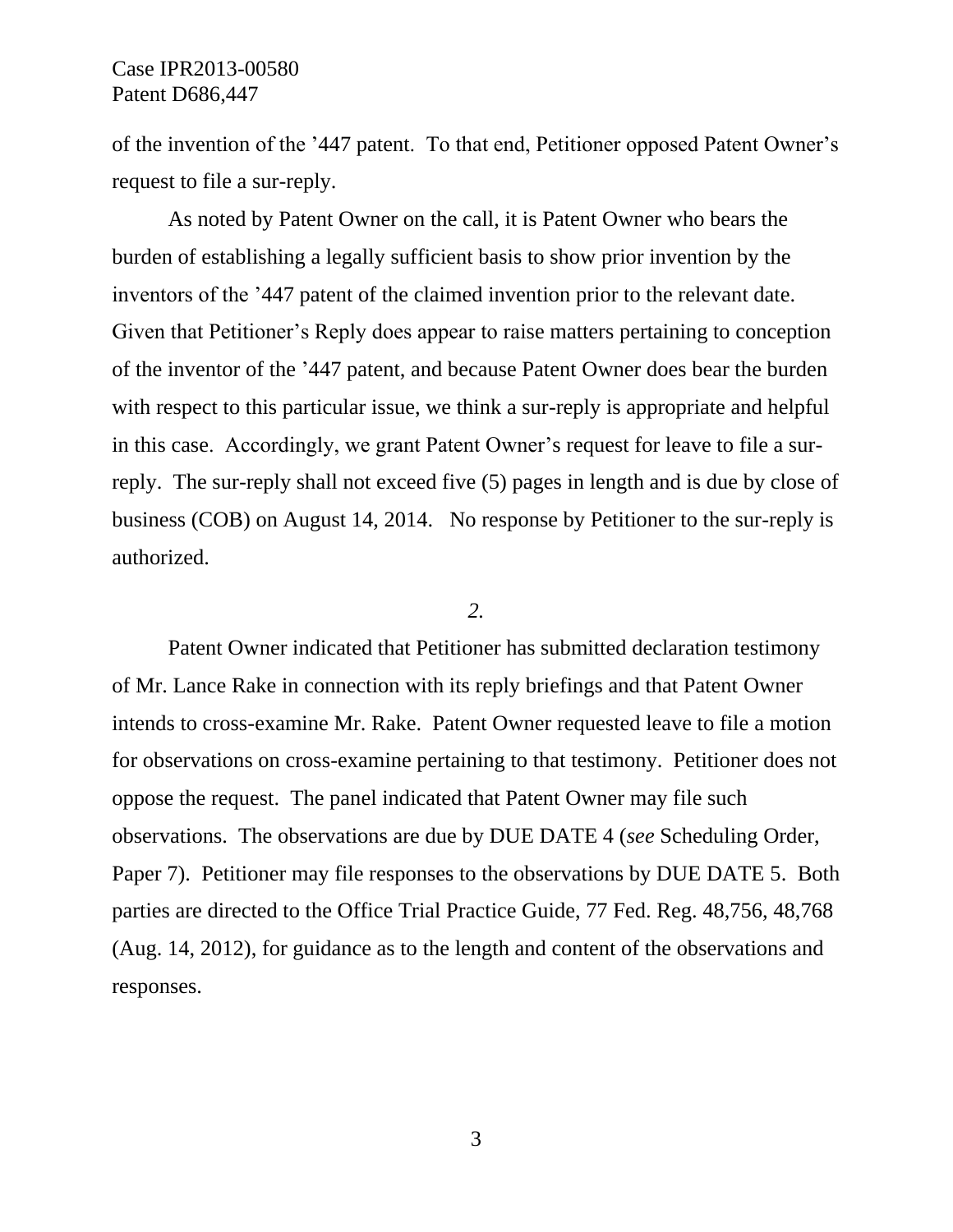*3.*

Patent Owner conveyed that it has conferred with Petitioner, but the parties have been unable to reach agreement as to the location and date for Mr. Rake's cross-examination. Patent Owner requested that the cross-examination take place next week at its law offices in Kansas, near where Mr. Rake also resides. Petitioner responded that both it and Mr. Rake would prefer to have the crossexamination conducted at the offices of Petitioner's counsel in Washington, D.C. because, during the week of August 11, 2014, Mr. Rake is traveling on the East Coast and could be made available on August 12, 2014 in Washington, D.C.

The rules governing *inter partes* review proceedings generally provide that testimony may be taken at any reasonable time and location within the United States. *See* 37 C.F.R. § 42.53. In light of Patent Owner's request that the testimony be taken next week when Mr. Rake is traveling on the East Coast, and the presence of Petitioner's counsel in D.C., the panel expressed the view that D.C. is a reasonable location for the deposition. Patent Owner represented to the panel that it was now agreeable to conducting the cross-examination of Mr. Rake in Washington, D.C.

### *III. Order*

It is

ORDERED that Patent Owner is authorized to file a sur-reply to Petitioner's Reply to Patent Owner Response (Paper 17);

FURTHER ORDERED that the sur-reply shall not exceed five (5) pages in length and is due no later than COB on August 14, 2014;

FURTHER ORDERED that no response to the sur-reply is authorized;

4